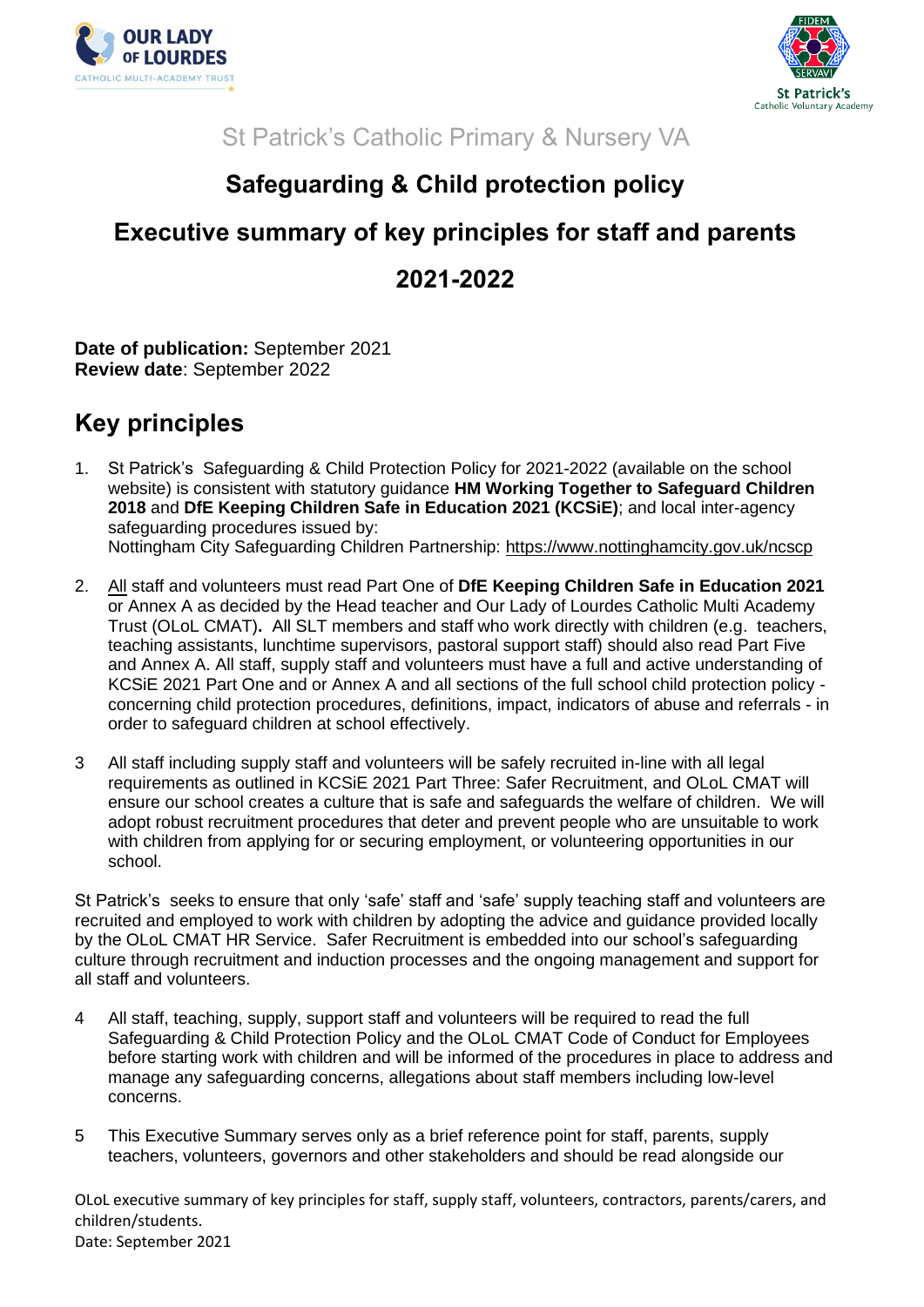

school's Child Protection Policy 2021-2022 and Flow Chart which informs of the actions to be taken where there are concerns about a child inside and outside of the school environment.

- 6 OLoL CMAT governors, school leaders, staff and volunteers have a responsibility to establish and maintain a culture of safeguarding in order to safeguard and promote the welfare of children effectively and maintain an attitude **'it could happen here'** where safeguarding is concerned. When concerned about the welfare of a child, staff should always act in the **'best interests of the child.**
- 7 Everyone who works in or with OLoL CMAT schools have a responsibility to safeguard and promote the welfare of children and respond to concerns, incidents, or disclosures and should **always** speak with the Snr Designated Safeguarding Lead or Deputy DSL to inform them of any safeguarding or child protection concerns without delay.

At St patrick's :

The Snr Designated Safeguarding Lead (DSL) is Tracy Lane

The Deputy DSL(s) is/are : Hannah Lane, Gareth Slight & Mabel Moody

The SLT members who should be contacted in the DSL's absence are Hannah Lane & Gareth **Slight** 

The Safeguarding Governor is: Therese Whitehall

The Trust Safeguarding Lead is: Moira Dales (m.dales@ololcatholicmat.co.uk)

The Trust Board Safeguarding Lead is: Sue Dryden

- 8 The Snr DSL will ensure that all staff including supply staff and volunteers receive a robust induction into St Patrick's safeguarding arrangements, which will include a requirement that they read the key statutory guidance and safeguarding policies including the Behaviour Policy, Peer on Peer (child on child) Abuse Policy and responses to on-line safety and children who go missing from education before starting work with children.
- 9 The Snr DSL will also ensure any contractors working at St Patrick's and visitors are informed of who to report any safeguarding concerns or incidents to whilst on the school site.
- 10 St Patrick's is committed to offering early help to those children who need it. Staff are trained to be vigilant and to record and report all concerns via CPOMS and issues that indicate a child may require early help or that there may be a safeguarding issue to the Snr DSL without delay.
- 11 The Snr DSL will consider all such concerns and issues and will make a judgement about whether to monitor the child's progress, discuss with parents/carers, provide pastoral care and support, offer early help or make appropriate referrals. The DSLs will record actions and decisions taken and referrals that are made. If early help is appropriate the Snr DSL will keep the case under constant review and refer cases to statutory safeguarding agencies where required and where appropriate support children and families to access support and additional help to support well-being and safety.
- 12 Our Designated Teacher is Hannah Lane and they will work with the local authority virtual school and the child's social worker to promote the educational achievement of registered pupils who are looked after and will continue to promote the educational achievement of children who have left care through adoption, special guardianship or child arrangement orders.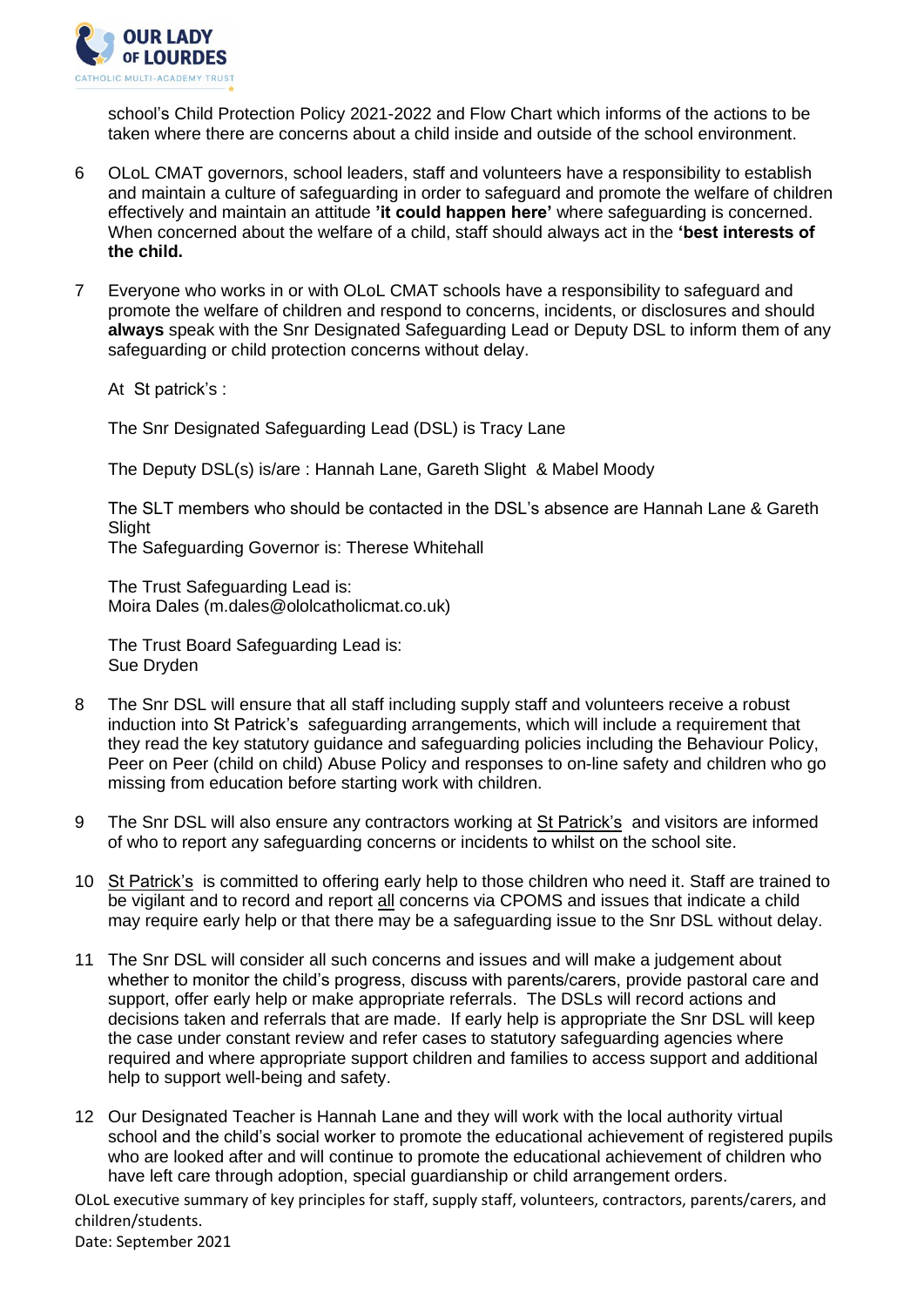

Our Designated Teacher will have the appropriate training and relevant qualifications and experience to carry out the role and responsibilities required and maintain an up to date understanding of the needs of children with looked after status.

- 13 At St Patrick's staff recognise that some children are particularly vulnerable and therefore more likely to require early help or safequarding. Those children include children with special educational needs and disabilities; those who are looked after by a local authority or were previously looked after; those living in families experiencing adult substance abuse, adult mental ill health and/or domestic abuse; and children showing signs of engaging in anti-social or criminal behaviour.
- 14 St Patrick's is committed to supporting improving the mental health and well-being of all children *we will do this by (inset a brief description of your own school procedures)……………*
	- *Providing pupils with access to a designated trained Emotional Literacy Support Assistant (ELSA) and Mental Health First Aider.*
	- *Provide additional support to every class through a teaching assistant*
	- *Providing pupils and parents with access to the SENDCo who has 3 non-contact days a weeks to enable her to carry out her role.*
	- *Work closely with the Hub Education Welfare Officer who works over the five schools in the Hub.*
	- *Providing enrichment after school clubs*
	- *Over the 2021-22 academic year will be establishing a Forest Schools programme with a designated Forest Schools leader.*

*Work closely with external agencies to support children and families*

- 15 St Patrick's recognises that children who run away, go missing and/or are absent from school are potentially vulnerable to abuse, exploitation, offending and placing themselves and possibly others (friends) in situations where they may suffer physical harm, abuse or risk of child sexual exploitation (CSE), criminal child exploitation (CCE) or at risk of being radicalised or exploited.
- 16 St Patrick's will therefore work actively in partnership with parents/carers and other agencies to understand and improve poor school attendance and address issues of children running away and going missing from home.
- 17 St Patrick's has a duty to teach children about safeguarding and how to understand and recognise risk (on-line and off-line) and the support available to them; as part of a 'broad and balanced curriculum'. *Delete as appropriate to your setting:* This will include Relationships Education (for all primary pupils) and Health education (for all pupils), compulsory from September 2020 and should be taught in schools from September 2021.
- 18 The OLoL CMAT **Whistleblowing** policy enables staff to raise concerns or allegations, initially in confidence, and for a sensitive enquiry to take place. Staff are expected to report all concerns about poor practice or possible child abuse by colleagues to the headteacher, including lowlevel concerns.

Concerns or complaints about the headteacher should be reported to the Chair of the OLoL CMAT. Staff can also contact the Designated Officer in the Local Authority (LADO), who is responsible for the coordination of responses to allegations against people who work with children.

The Nottingham City LADO can be contacted on Tel: [Tina.wright@nottinghamcity.gov.uk](mailto:Tina.wright@nottinghamcity.gov.uk)  07842601599

For staff who do not feel able to raise concerns internally, advice and support can be accessed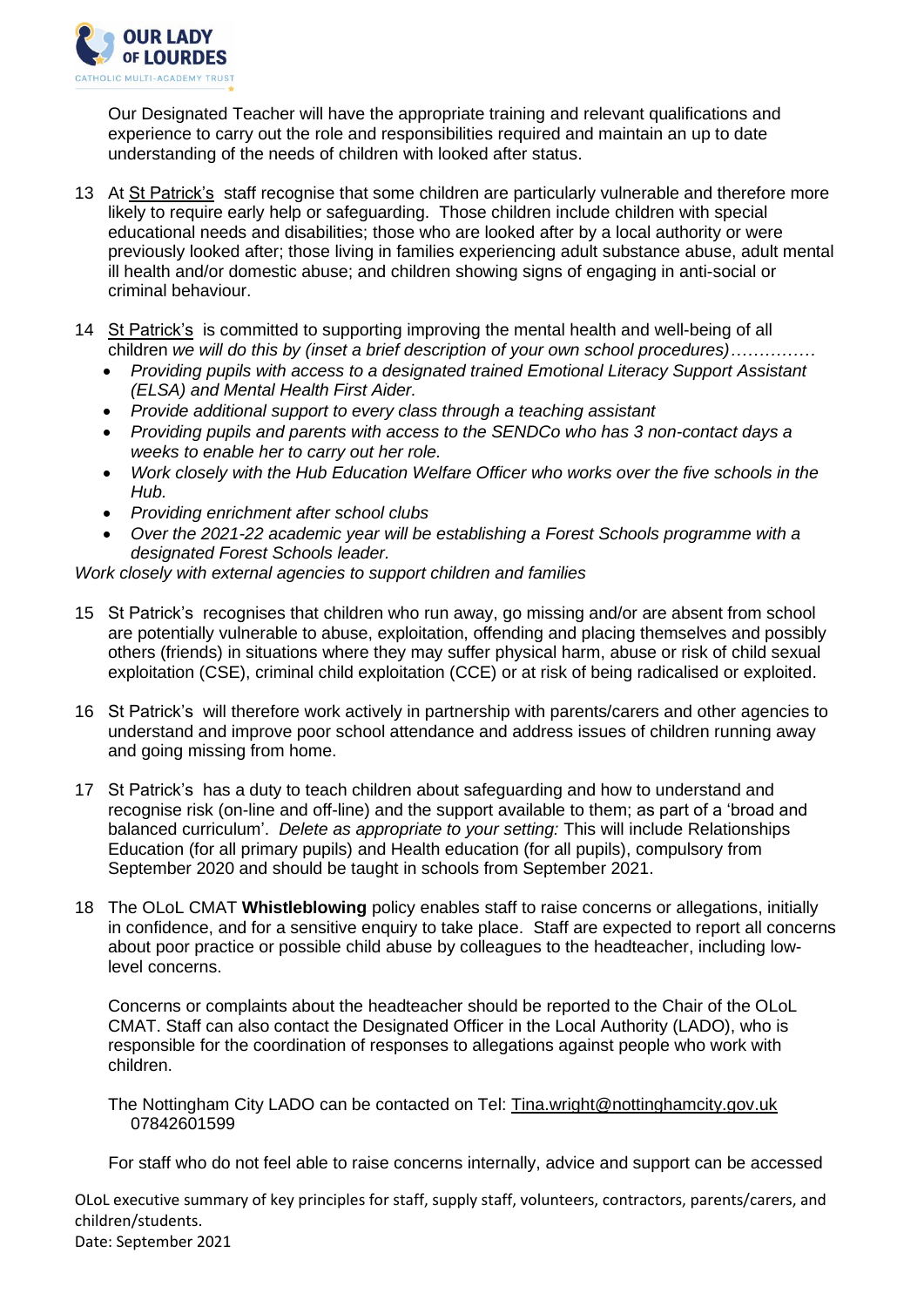

through the NSPCC whistleblowing helpline Tel: 0800 028 0285.

- 19 All staff including the headteacher, supply teachers, volunteers and governors will receive appropriate and regularly updated safeguarding and child protection information, guidance, and at least annual dedicated safeguarding training to provide them with the requisite skills and knowledge to safeguard children and maintain and revise where required, appropriate 'safeguarding arrangements' in our school.
- 20 The Snr DSL and deputy DSLs will attend bespoke training for newly appointed DSLs and refresher training through their appropriate Local Authority. In addition, new DSLs are advised to attend the NSCP Working Together to Safeguard Children course which compliments the DSL training and informs of the arrangements for child protection conferences, reviews and core group meetings, ensuring all our DSLs are fully conversant with the principles of good safeguarding partnership practices to keep children safe and respond to safeguarding and child protection concerns.
- 21 The Snr DSL and deputy DSLs will also update their knowledge and skills at least annually (as a minimum) to keep up to date with new safeguarding developments and guidance relevant to their role. The Snr DSL or one of the deputy DSLs will look to attending any LA's DSL Focus Group network & OLoL DSL meetings to cascade information and any updates to guidance back to the DSL team and all school staff. All DSLs will also attend, where appropriate, other safeguarding training opportunities to ensure their knowledge and experience in safeguarding remains current and can address any emerging threats.
- 22 Child protection issues warrant a high level of confidentiality. Staff will ensure confidentiality protocols are adhered to and information is shared appropriately. Although staff will discuss day-to-day concerns about pupils with colleagues, they should report all child protection and safeguarding concerns to the Snr DSL or headteacher or – in the case of concerns about the headteacher – to the chair of governors. However, any member of staff can contact and/or make a referral to Family and Children's Social Care . New concerns/disclosures for children not already open to social care should be made to the Family and Children's Social Care . For cases already open to social care and the child has an allocated social worker, contact should be made directly with the social worker or social work team, if it is believed that it is the only effective way to safeguard a child.

Our school will support social workers and other agencies following any referrals for a child or family.

- 23 St Patrick's acknowledges that we have clear powers to share, hold and use information to tackle all forms of abuse and neglect, to promote children's welfare and their educational outcomes. All staff, including supply teachers and volunteers must be mindful of specific requirements in relation to the use of technology including on-line behaviour and the taking, storing and use of images of children. All staff must be conversant and be able to apply GDPR guidance and information sharing procedures in-line with statutory guidance and OLoL CMAT procedures.
- 24 The Snr DSL is responsible for ensuring that all staff, including supply teachers and volunteers have a meaningful awareness of a range of specific safeguarding issues and vulnerabilities as defined in Annex A of Keeping Children Safe in Education 2021, and be able to discharge their responsibilities for children effectively by raising concerns with appropriate staff and or the DSL team to keep children safe. All staff will need to understand issues and risks in relation to physical and mental health and well-being, criminal child exploitation, gang and knife crime, serious youth violence, radicalisation, extremism, and child sexual exploitation.